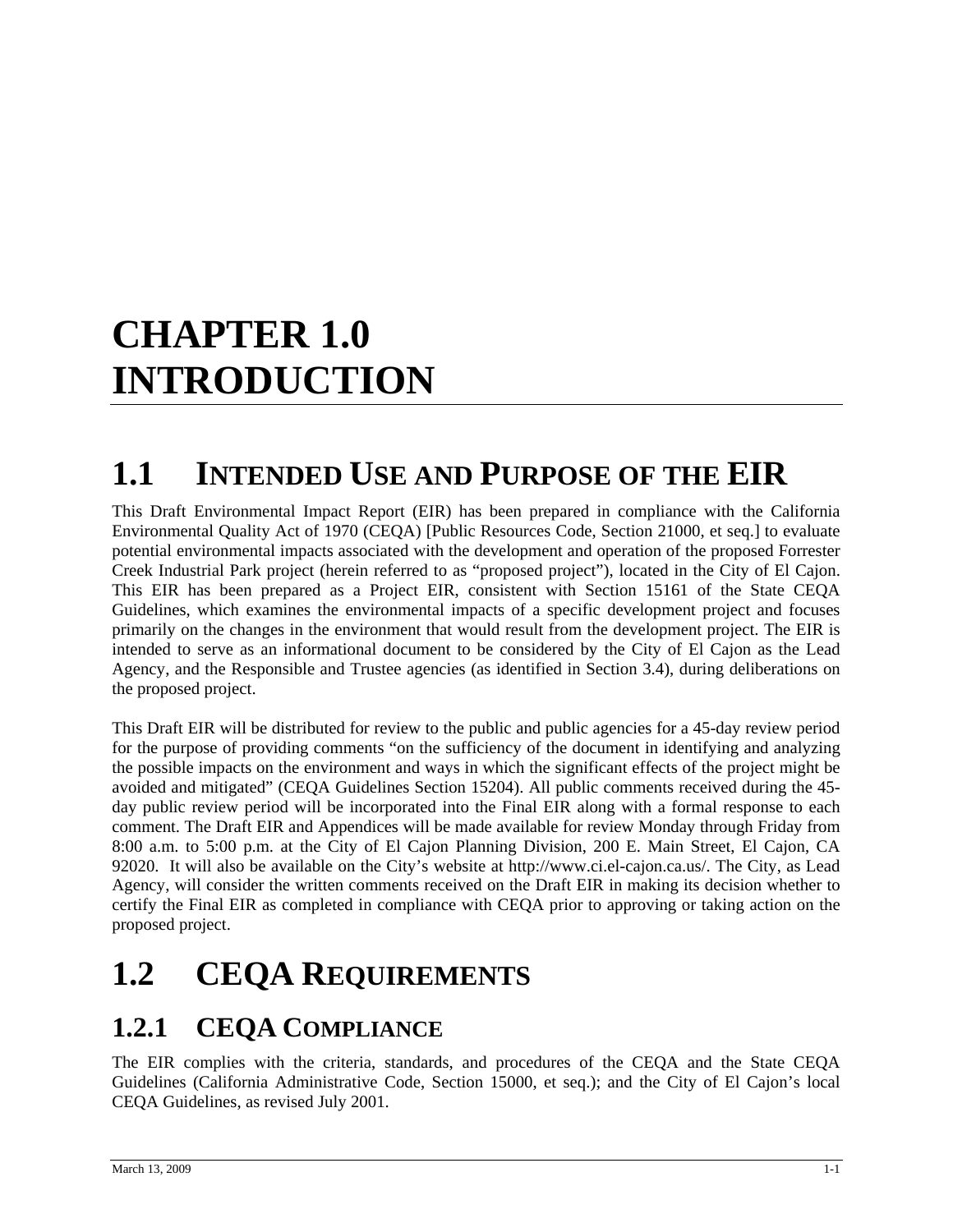#### **1.2.2 NOTICE OF PREPARATION AND EARLY PUBLIC CONSULTATION**

On January 6, 2006, a Notice of Preparation (NOP) was distributed by the City of El Cajon for the proposed project. The State Clearinghouse (SCH) project number assigned to the EIR is 2006011027. In accordance with State CEQA Guidelines Section 15082, the NOP was circulated to interested agencies, groups and individuals for a period of 30 days, during which time comments were solicited pertaining to environmental issues/topics that the EIR should evaluate. The NOP comment period ended on February 6, 2006. Comment letters were received from the following federal, state and local agencies: United States Fish and Wildlife Service; California Department of Toxic Substances Control; California Department of Transportation; California Public Utilities Commission; Native American Heritage Commission; County of San Diego Department of Public Works; and San Diego Association of Governments. The NOP and NOP comment letters are provided in Appendix A.

Pursuant to CEQA Guidelines Section 15083, an early public consultation meeting was held at the City of El Cajon on February 7, 2006, in which the City discussed the EIR process with the public. During that meeting, property owners of residences located west of the project site in the City of Santee expressed concerns about air quality, night lighting, and noise. All of the issues raised during the NOP comment period and at the early public consultation meeting have been addressed in the EIR (see Chapters 4.1 through 4.13).

#### **1.2.3 SCOPE OF THE EIR**

City staff determined the scope of analysis of this EIR in part by the responses received on the NOP and at the early public consultation meeting, as discussed above. The following issues were determined to be potentially significant and are addressed in Chapter 4.0 of this EIR:

- 
- 
- Biological Resources Noise
- Cultural Resources Public Services
- 
- Global Climate Change and Energy Utilities
- Hazards and Hazardous Materials
- Aesthetics Hydrology/Water Quality
- Air Quality Land Use Compatibility
	-
	-
	- Geology and Soils Transportation/Circulation
		-

The EIR also contains other mandatory discussions required by CEQA including the analysis of cumulative impacts, effects found not to be significant, growth inducement, significant and unavoidable environmental effects, significant irreversible environmental effects, and alternatives to the proposed project.

### **1.3 ORGANIZATION OF THE EIR**

This EIR is organized into two volumes. Volume I addresses the environmental impacts of the physical development of the proposed Forrester Creek Industrial Park project. Associated technical appendices are contained in Volume II.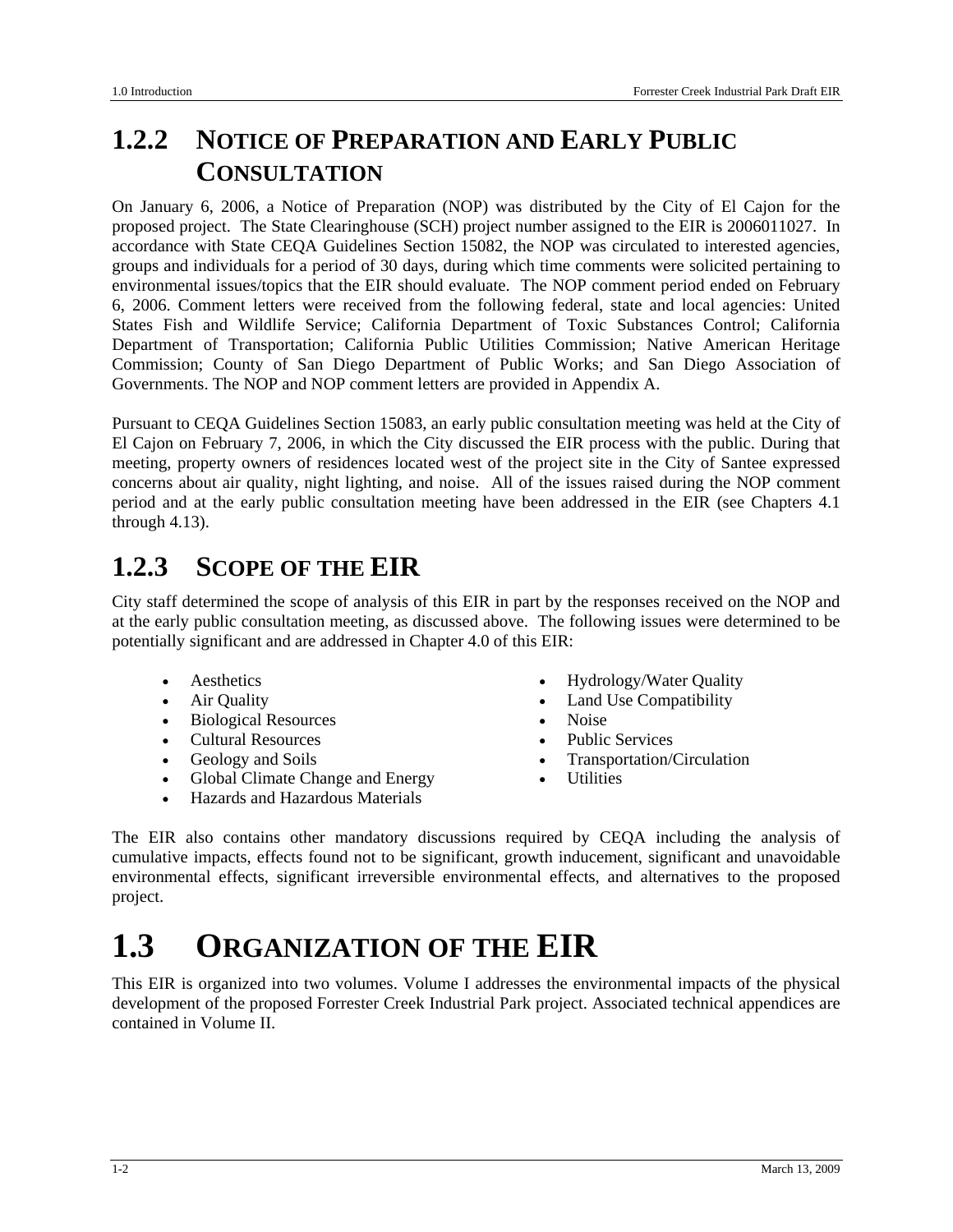Volume I of the project EIR includes the following:

- **Executive Summary.** Summarizes the proposed Forrester Creek Industrial Park project, environmental impacts that would result from implementation of the proposed project, recommended mitigation measures that would avoid or reduce impacts, and the level of significance of impacts both before and after mitigation. Also identifies areas of controversy known to the Lead Agency and issues to be resolved including the choice among alternatives and whether or how to mitigate the significant effects.
- **Chapter 1, Introduction.** Provides an introduction and overview describing the purpose and intended use of the EIR, the EIR's compliance with CEQA, and the scope and organizational format of the EIR.
- **Chapter 2, Environmental Setting.** Provides a description of the physical environmental conditions in the vicinity of the project as they exist at the time the NOP is published, which constitute the baseline physical conditions by which the City will determine if an impact is significant. This section also includes a discussion of the regional setting, including resources that are rare or unique to the region, and identifies any inconsistencies between the proposed project and applicable general and regional plans.
- **Chapter 3, Project Description.** Provides a detailed description of the proposed project, including its geographical setting, background information on the site's prior uses, major objectives, structural and technical characteristics and components, and project construction. This section also includes a list of discretionary actions that would be required to approve the proposed project by the Lead Agency and other Responsible and Trustee agencies.
- **Chapter 4, Environmental Analysis.** Contains project analysis for the various environmental issues listed above under Section 1.2.3. The subsection for each environmental topic contains a description of the existing environmental setting of the project site and area, impact significance thresholds, analysis of impacts, significance of impacts, and mitigation measures.
- **Chapter 5, Cumulative Effects.** Provides discussions of the project's impact collectively with other past, present or probable future projects. This section lists the anticipated projects considered in the cumulative impact analysis. Direct impacts associated with the proposed project combined with direct impacts caused by the list of past, present and probable future projects allows for a determination of the proposed project's cumulative impact.
- **Chapter 6, Alternatives.** Describes alternatives to the proposed project that could avoid or substantially lessen significant effects and evaluates their environmental effects in comparison to the proposed project. The alternatives analyzed in detail in this chapter include the No Project Alternative and the Reduced Footprint Alternative. Project alternatives that were considered but ultimately rejected from further consideration are also discussed.
- **Chapter 7, Other CEQA Considerations.** Provides discussions required by Sections 15126 and 15128 of the State CEQA Guidelines, including effects found not to be significant during the EIR process, growth inducing impacts of the proposed project, significant environmental effects that cannot be avoided if the proposed project is implemented, and significant irreversible environmental changes that would result from implementation of the proposed project.